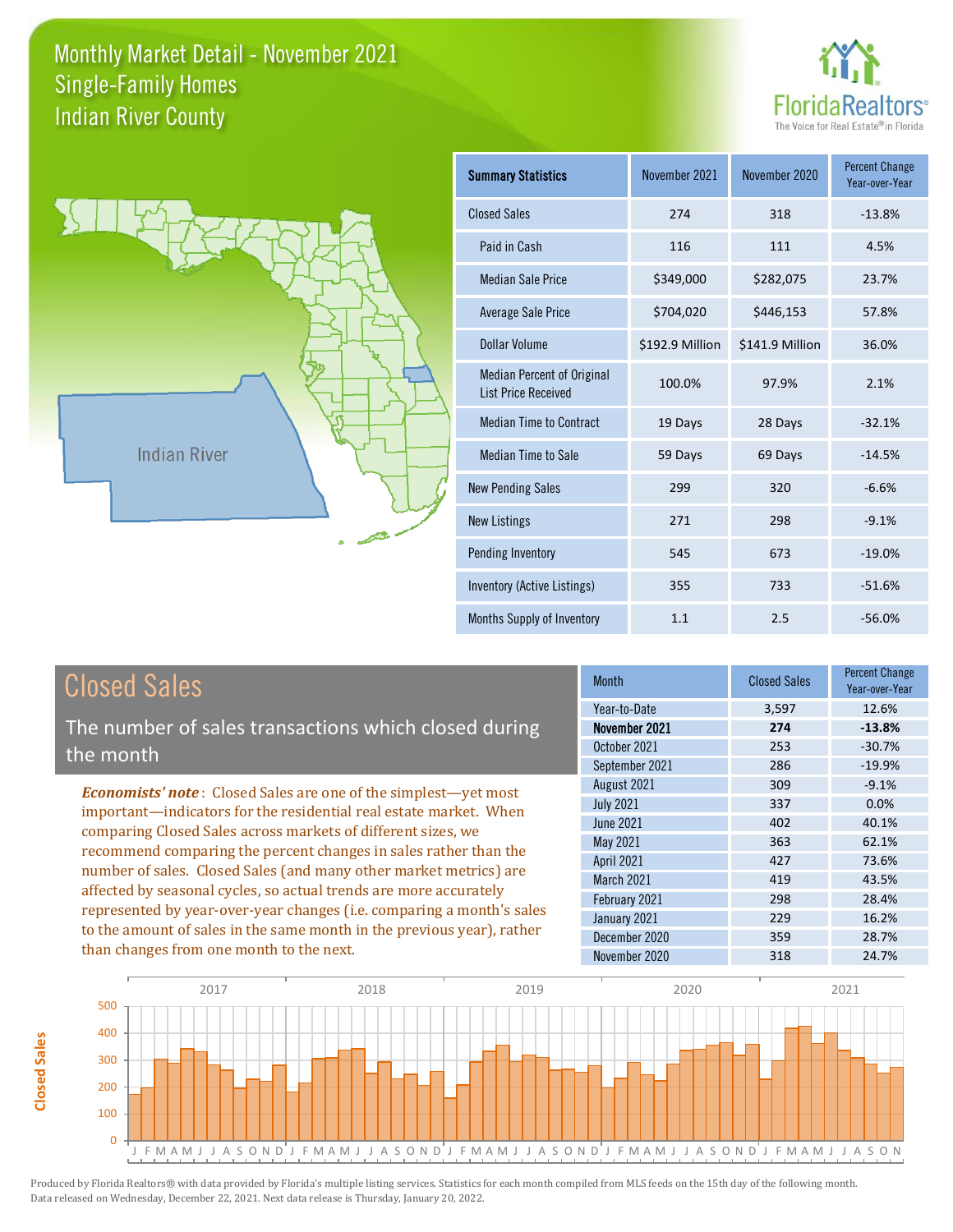this statistic should be interpreted with care.



99 25.3%

| Cash Sales                                                                     | <b>Month</b>      | <b>Cash Sales</b> | <b>Percent Change</b><br>Year-over-Year |
|--------------------------------------------------------------------------------|-------------------|-------------------|-----------------------------------------|
|                                                                                | Year-to-Date      | 1,537             | 44.0%                                   |
| The number of Closed Sales during the month in which                           | November 2021     | 116               | 4.5%                                    |
| buyers exclusively paid in cash                                                | October 2021      | 109               | $-13.5%$                                |
|                                                                                | September 2021    | 115               | 42.0%                                   |
|                                                                                | August 2021       | 127               | 24.5%                                   |
|                                                                                | <b>July 2021</b>  | 138               | 38.0%                                   |
| <b>Economists' note:</b> Cash Sales can be a useful indicator of the extent to | June 2021         | 165               | 75.5%                                   |
| which investors are participating in the market. Why? Investors are            | May 2021          | 168               | 140.0%                                  |
| far more likely to have the funds to purchase a home available up front,       | <b>April 2021</b> | 188               | 121.2%                                  |
| whereas the typical homebuyer requires a mortgage or some other                | March 2021        | 189               | 60.2%                                   |
| form of financing. There are, of course, many possible exceptions, so          | February 2021     | 123               | 21.8%                                   |



# Cash Sales as a Percentage of Closed Sales

The percentage of Closed Sales during the month which were Cash Sales

*Economists' note* : This statistic is simply another way of viewing Cash Sales. The remaining percentages of Closed Sales (i.e. those not paid fully in cash) each month involved some sort of financing, such as mortgages, owner/seller financing, assumed loans, etc.

| Month             | <b>Percent of Closed</b><br>Sales Paid in Cash | <b>Percent Change</b><br>Year-over-Year |
|-------------------|------------------------------------------------|-----------------------------------------|
| Year-to-Date      | 42.7%                                          | 27.8%                                   |
| November 2021     | 42.3%                                          | 21.2%                                   |
| October 2021      | 43.1%                                          | 24.9%                                   |
| September 2021    | 40.2%                                          | 77.1%                                   |
| August 2021       | 41.1%                                          | 37.0%                                   |
| <b>July 2021</b>  | 40.9%                                          | 37.7%                                   |
| June 2021         | 41.0%                                          | 25.0%                                   |
| May 2021          | 46.3%                                          | 47.9%                                   |
| <b>April 2021</b> | 44.0%                                          | 27.2%                                   |
| <b>March 2021</b> | 45.1%                                          | 11.6%                                   |
| February 2021     | 41.3%                                          | $-5.1%$                                 |
| January 2021      | 43.2%                                          | 7.7%                                    |
| December 2020     | 37.6%                                          | 5.0%                                    |
| November 2020     | 34.9%                                          | $-2.2%$                                 |

December 2020 135 135 35.0%

January 2021

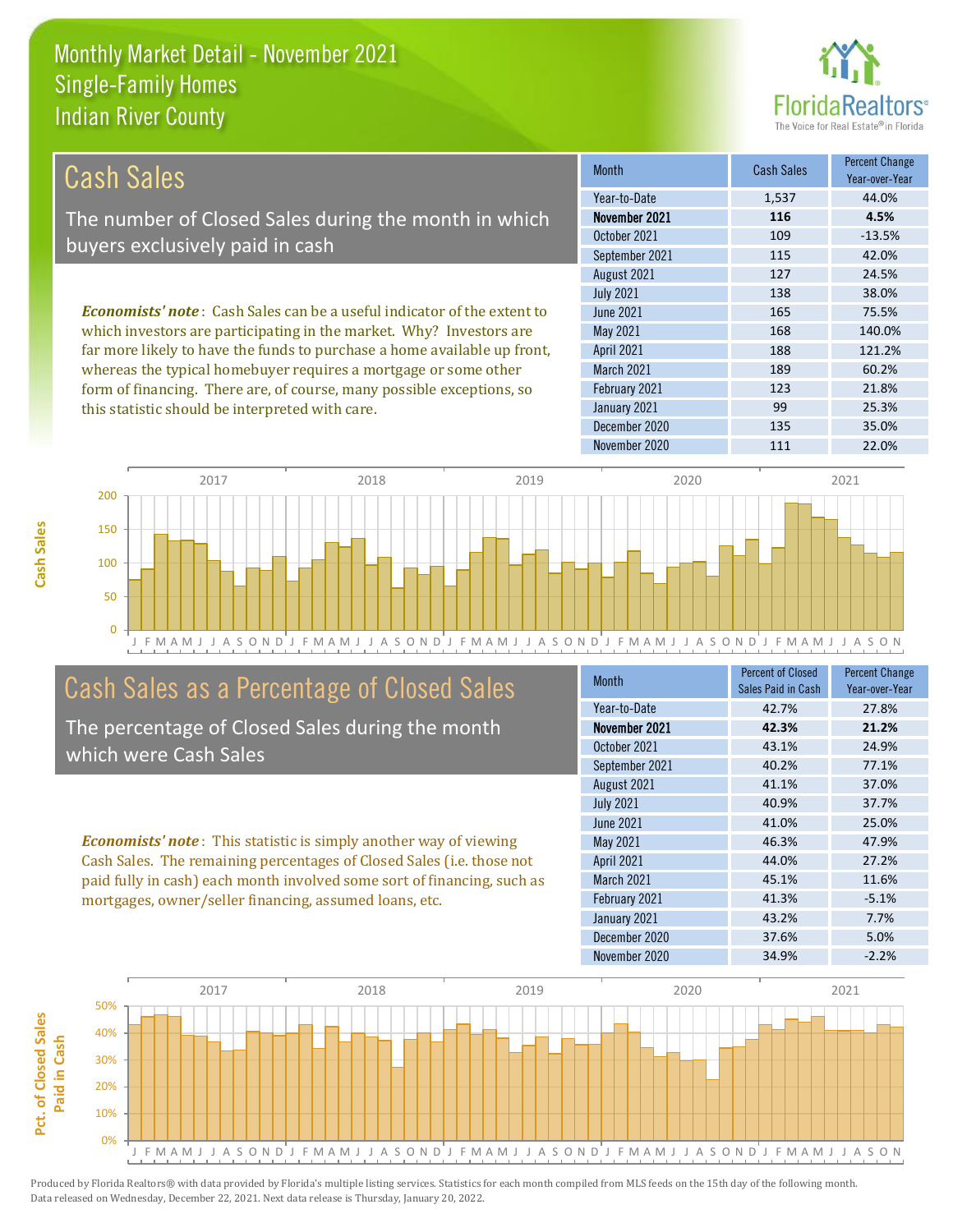

## Median Sale Price

The median sale price reported for the month (i.e. 50% of sales were above and 50% of sales were below)

*Economists' note* : Median Sale Price is our preferred summary statistic for price activity because, unlike Average Sale Price, Median Sale Price is not sensitive to high sale prices for small numbers of homes that may not be characteristic of the market area. Keep in mind that median price trends over time are not always solely caused by changes in the general value of local real estate. Median sale price only reflects the values of the homes that *sold* each month, and the mix of the types of homes that sell can change over time.

| <b>Month</b>     | <b>Median Sale Price</b> | <b>Percent Change</b><br>Year-over-Year |
|------------------|--------------------------|-----------------------------------------|
| Year-to-Date     | \$325,000                | 21.9%                                   |
| November 2021    | \$349,000                | 23.7%                                   |
| October 2021     | \$319,000                | 15.6%                                   |
| September 2021   | \$320,000                | 20.8%                                   |
| August 2021      | \$345,000                | 30.2%                                   |
| <b>July 2021</b> | \$335,000                | 30.2%                                   |
| <b>June 2021</b> | \$330,000                | 24.5%                                   |
| May 2021         | \$340,000                | 27.1%                                   |
| April 2021       | \$324,900                | 21.7%                                   |
| March 2021       | \$330,123                | 23.4%                                   |
| February 2021    | \$287,792                | 10.7%                                   |
| January 2021     | \$293,000                | 22.1%                                   |
| December 2020    | \$298,000                | 11.8%                                   |
| November 2020    | \$282,075                | 13.1%                                   |



### Average Sale Price

The average sale price reported for the month (i.e. total sales in dollars divided by the number of sales)

*Economists' note* : Usually, we prefer Median Sale Price over Average Sale Price as a summary statistic for home prices. However, Average Sale Price does have its uses—particularly when it is analyzed alongside the Median Sale Price. For one, the relative difference between the two statistics can provide some insight into the market for higher-end homes in an area.

| <b>Month</b>      | <b>Average Sale Price</b> | <b>Percent Change</b><br>Year-over-Year |
|-------------------|---------------------------|-----------------------------------------|
| Year-to-Date      | \$520,389                 | 24.7%                                   |
| November 2021     | \$704,020                 | 57.8%                                   |
| October 2021      | \$444,054                 | 14.3%                                   |
| September 2021    | \$416,355                 | 6.9%                                    |
| August 2021       | \$507,015                 | 31.4%                                   |
| <b>July 2021</b>  | \$530,859                 | $-2.9%$                                 |
| <b>June 2021</b>  | \$556,249                 | 56.4%                                   |
| May 2021          | \$592,142                 | 59.5%                                   |
| April 2021        | \$543,358                 | 31.8%                                   |
| <b>March 2021</b> | \$518,247                 | 18.9%                                   |
| February 2021     | \$426,946                 | 10.8%                                   |
| January 2021      | \$423,567                 | $-9.1%$                                 |
| December 2020     | \$484,313                 | 22.3%                                   |
| November 2020     | \$446,153                 | 22.5%                                   |



Produced by Florida Realtors® with data provided by Florida's multiple listing services. Statistics for each month compiled from MLS feeds on the 15th day of the following month. Data released on Wednesday, December 22, 2021. Next data release is Thursday, January 20, 2022.

**Average Sale Price**

Average Sale Price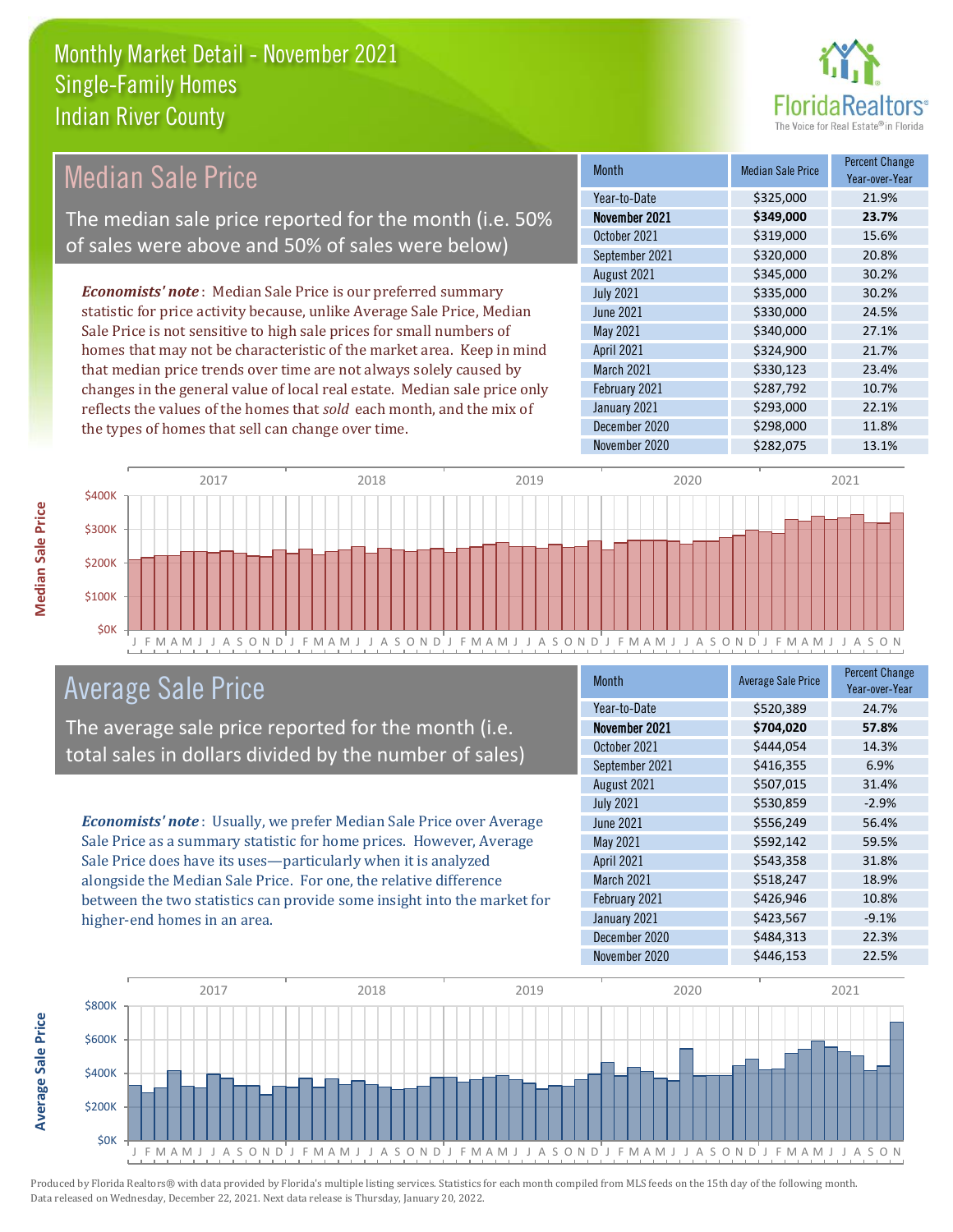

#### **Ollar Volume**

The sum of the sale prices for all sales which closed during the month

*Economists' note* : Dollar Volume is simply the sum of all sale prices in a given time period, and can quickly be calculated by multiplying Closed Sales by Average Sale Price. It is a strong indicator of the health of the real estate industry in a market, and is of particular interest to real estate professionals, investors, analysts, and government agencies. Potential home sellers and home buyers, on the other hand, will likely be better served by paying attention to trends in the two components of Dollar Volume (i.e. sales and prices) individually.

| <b>Month</b>      | Dollar Volume   | <b>Percent Change</b><br>Year-over-Year |
|-------------------|-----------------|-----------------------------------------|
| Year-to-Date      | \$1.9 Billion   | 40.4%                                   |
| November 2021     | \$192.9 Million | 36.0%                                   |
| October 2021      | \$112.3 Million | $-20.8%$                                |
| September 2021    | \$119.1 Million | $-14.3%$                                |
| August 2021       | \$156.7 Million | 19.4%                                   |
| <b>July 2021</b>  | \$178.9 Million | $-2.9%$                                 |
| <b>June 2021</b>  | \$223.6 Million | 119.0%                                  |
| May 2021          | \$214.9 Million | 158.4%                                  |
| April 2021        | \$232.0 Million | 128.7%                                  |
| <b>March 2021</b> | \$217.1 Million | 70.7%                                   |
| February 2021     | \$127.2 Million | 42.3%                                   |
| January 2021      | \$97.0 Million  | 5.7%                                    |
| December 2020     | \$173.9 Million | 57.4%                                   |
| November 2020     | \$141.9 Million | 52.7%                                   |



# Median Percent of Original List Price Received

The median of the sale price (as a percentage of the original list price) across all properties selling during the month

*Economists' note* : The Median Percent of Original List Price Received is useful as an indicator of market recovery, since it typically rises as buyers realize that the market may be moving away from them and they need to match the selling price (or better it) in order to get a contract on the house. This is usually the last measure to indicate a market has shifted from down to up, so it is what we would call a *lagging* indicator.

| <b>Month</b>     | Med. Pct. of Orig.<br><b>List Price Received</b> | <b>Percent Change</b><br>Year-over-Year |
|------------------|--------------------------------------------------|-----------------------------------------|
| Year-to-Date     | 99.7%                                            | 3.4%                                    |
| November 2021    | 100.0%                                           | 2.1%                                    |
| October 2021     | 100.0%                                           | 3.0%                                    |
| September 2021   | 100.0%                                           | 2.8%                                    |
| August 2021      | 100.0%                                           | 3.4%                                    |
| <b>July 2021</b> | 100.0%                                           | 4.2%                                    |
| <b>June 2021</b> | 100.0%                                           | 4.7%                                    |
| May 2021         | 100.0%                                           | 4.4%                                    |
| April 2021       | 98.9%                                            | 3.2%                                    |
| March 2021       | 98.9%                                            | 4.1%                                    |
| February 2021    | 97.6%                                            | 1.8%                                    |
| January 2021     | 97.6%                                            | 2.5%                                    |
| December 2020    | 97.4%                                            | 1.8%                                    |
| November 2020    | 97.9%                                            | 2.0%                                    |

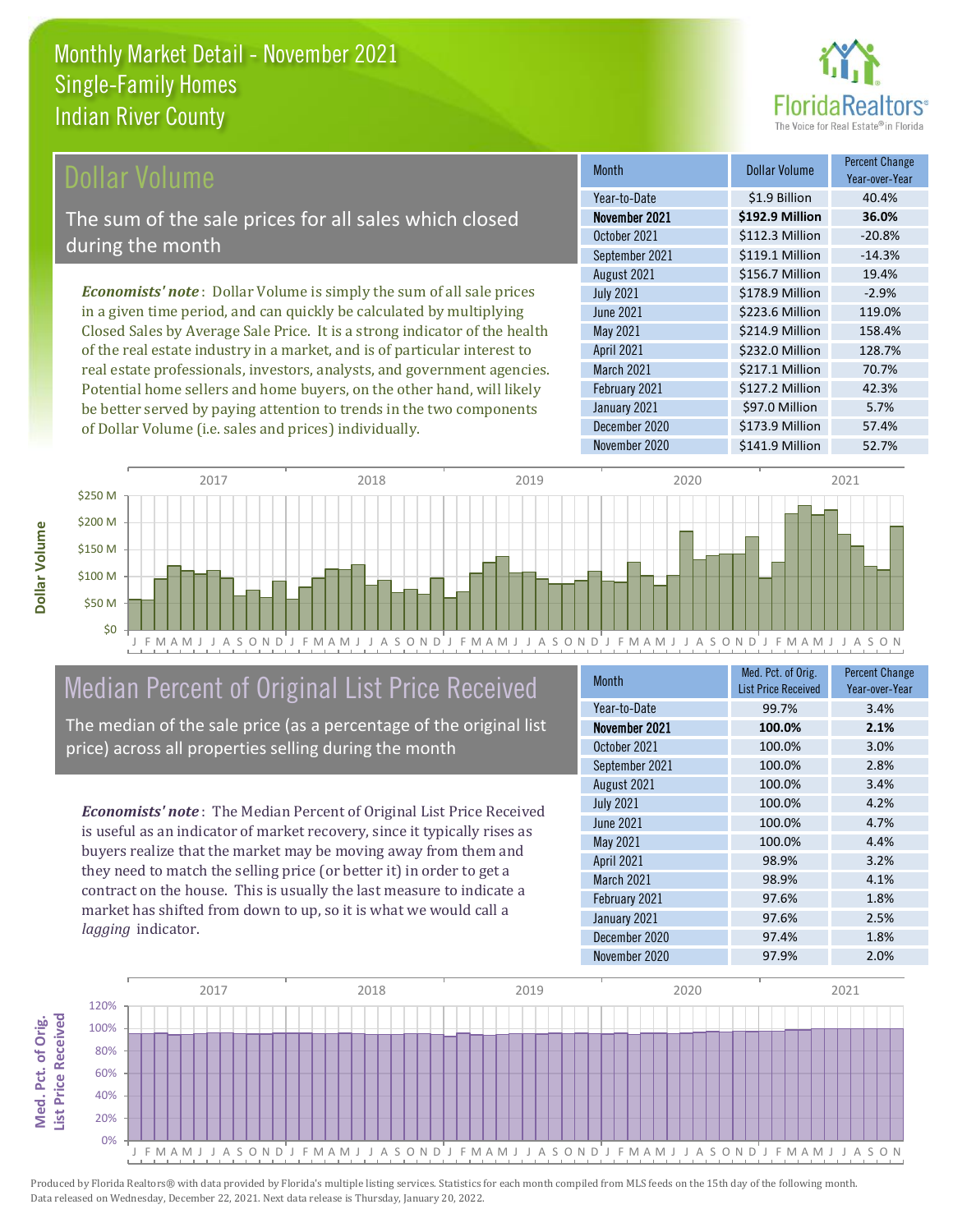

# **Median Time to Contract**

The median number of days between the listing date and contract date for all Closed Sales during the month

*Economists' note* : Like Time to Sale, Time to Contract is a measure of the length of the home selling process calculated for sales which closed during the month. The difference is that Time to Contract measures the number of days between the initial listing of a property and the signing of the contract which eventually led to the closing of the sale. When the gap between Median Time to Contract and Median Time to Sale grows, it is usually a sign of longer closing times and/or declining numbers of cash sales.

| <b>Month</b>     | Median Time to<br>Contract | <b>Percent Change</b><br>Year-over-Year |
|------------------|----------------------------|-----------------------------------------|
| Year-to-Date     | 16 Days                    | $-66.7%$                                |
| November 2021    | 19 Days                    | $-32.1%$                                |
| October 2021     | 15 Days                    | $-59.5%$                                |
| September 2021   | 16 Days                    | $-61.0%$                                |
| August 2021      | 13 Days                    | $-75.0%$                                |
| <b>July 2021</b> | 13 Days                    | $-82.2%$                                |
| <b>June 2021</b> | 13 Days                    | $-78.7%$                                |
| May 2021         | 15 Days                    | $-64.3%$                                |
| April 2021       | 13 Days                    | $-63.9%$                                |
| March 2021       | 22 Days                    | $-62.1%$                                |
| February 2021    | 28 Days                    | $-52.5%$                                |
| January 2021     | 27 Days                    | $-59.1%$                                |
| December 2020    | 27 Days                    | $-50.0%$                                |
| November 2020    | 28 Days                    | $-46.2%$                                |



## Median Time to Sale

**Median Time to** 

**Median Time to** 

The median number of days between the listing date and closing date for all Closed Sales during the month

*Economists' note* : Time to Sale is a measure of the length of the home selling process, calculated as the number of days between the initial listing of a property and the closing of the sale. *Median* Time to Sale is the amount of time the "middle" property selling this month was on the market. That is, 50% of homes selling this month took *less* time to sell, and 50% of homes took *more* time to sell. Median Time to Sale gives a more accurate picture than Average Time to Sale, which can be skewed upward by small numbers of properties taking an abnormally long time to sell.

| <b>Month</b>      | <b>Median Time to Sale</b> | <b>Percent Change</b><br>Year-over-Year |
|-------------------|----------------------------|-----------------------------------------|
| Year-to-Date      | 64 Days                    | $-33.3%$                                |
| November 2021     | 59 Days                    | $-14.5%$                                |
| October 2021      | 56 Days                    | $-36.4%$                                |
| September 2021    | 59 Days                    | $-34.4%$                                |
| August 2021       | 58 Days                    | $-44.2%$                                |
| <b>July 2021</b>  | 61 Days                    | $-48.7%$                                |
| <b>June 2021</b>  | 62 Days                    | $-39.8%$                                |
| May 2021          | 60 Days                    | $-33.3%$                                |
| April 2021        | 63 Days                    | $-29.2%$                                |
| <b>March 2021</b> | 77 Days                    | $-26.0%$                                |
| February 2021     | 78 Days                    | $-21.2%$                                |
| January 2021      | 78 Days                    | $-25.7%$                                |
| December 2020     | 77 Days                    | $-21.4%$                                |
| November 2020     | 69 Days                    | $-31.0%$                                |

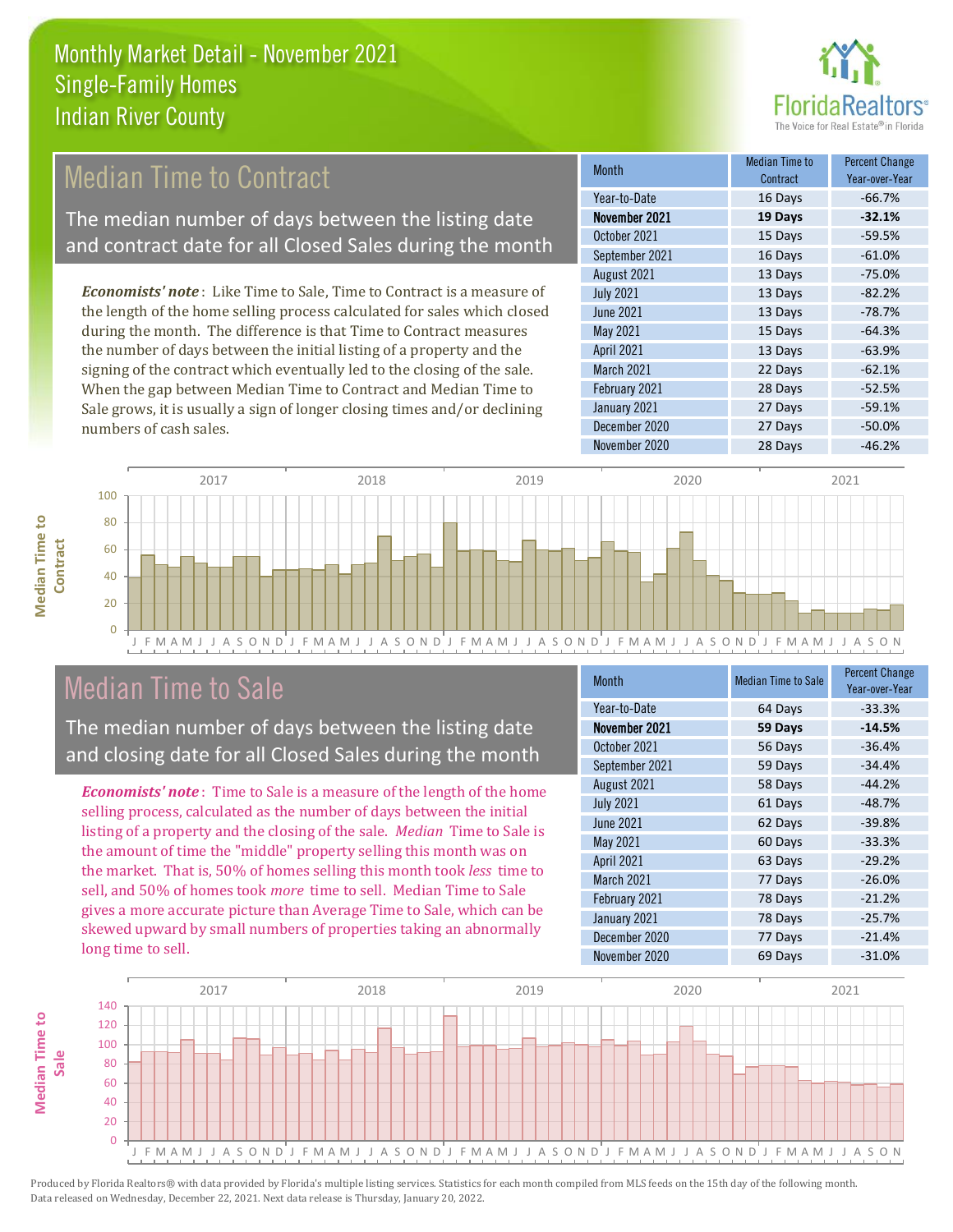

| <b>New Pending Sales</b>                                                      | <b>Month</b>      | <b>New Pending Sales</b> | <b>Percent Change</b><br>Year-over-Year |
|-------------------------------------------------------------------------------|-------------------|--------------------------|-----------------------------------------|
|                                                                               | Year-to-Date      | 3,955                    | 3.9%                                    |
| The number of listed properties that went under                               | November 2021     | 299                      | $-6.6%$                                 |
| contract during the month                                                     | October 2021      | 294                      | $-26.3%$                                |
|                                                                               | September 2021    | 279                      | $-24.2%$                                |
|                                                                               | August 2021       | 284                      | $-31.9%$                                |
| <b>Economists' note:</b> Because of the typical length of time it takes for a | <b>July 2021</b>  | 294                      | $-22.0%$                                |
| sale to close, economists consider Pending Sales to be a decent               | June 2021         | 332                      | $-17.6%$                                |
| indicator of potential future Closed Sales. It is important to bear in        | May 2021          | 399                      | 3.4%                                    |
| mind, however, that not all Pending Sales will be closed successfully.        | <b>April 2021</b> | 393                      | 113.6%                                  |
| So, the effectiveness of Pending Sales as a future indicator of Closed        | <b>March 2021</b> | 490                      | 76.9%                                   |
| Sales is susceptible to changes in market conditions such as the              | February 2021     | 474                      | 33.1%                                   |



# New Listings

distressed properties for sale.

The number of properties put onto the market during the month

availability of financing for homebuyers and the inventory of

*Economists' note* : New Listings tend to rise in delayed response to increasing prices, so they are often seen as a lagging indicator of market health. As prices rise, potential sellers raise their estimations of value—and in the most recent cycle, rising prices have freed up many potential sellers who were previously underwater on their mortgages. Note that in our calculations, we take care to not include properties that were recently taken off the market and quickly relisted, since these are not really *new* listings.

| <b>Month</b>      | <b>New Listings</b> | <b>Percent Change</b><br>Year-over-Year |
|-------------------|---------------------|-----------------------------------------|
| Year-to-Date      | 3,835               | $-3.8%$                                 |
| November 2021     | 271                 | $-9.1%$                                 |
| October 2021      | 304                 | $-14.6%$                                |
| September 2021    | 297                 | $-17.0%$                                |
| August 2021       | 313                 | $-2.5%$                                 |
| <b>July 2021</b>  | 358                 | 9.5%                                    |
| June 2021         | 369                 | 0.3%                                    |
| May 2021          | 329                 | $-36.5%$                                |
| April 2021        | 368                 | 23.5%                                   |
| <b>March 2021</b> | 479                 | 36.9%                                   |
| February 2021     | 403                 | 12.3%                                   |
| January 2021      | 344                 | $-20.7%$                                |
| December 2020     | 263                 | 6.0%                                    |
| November 2020     | 298                 | $-19.9%$                                |

January 2021 **417** 31.1% December 2020 271 27.2%



**Pending Sales**

Pending Sales

**New Listings**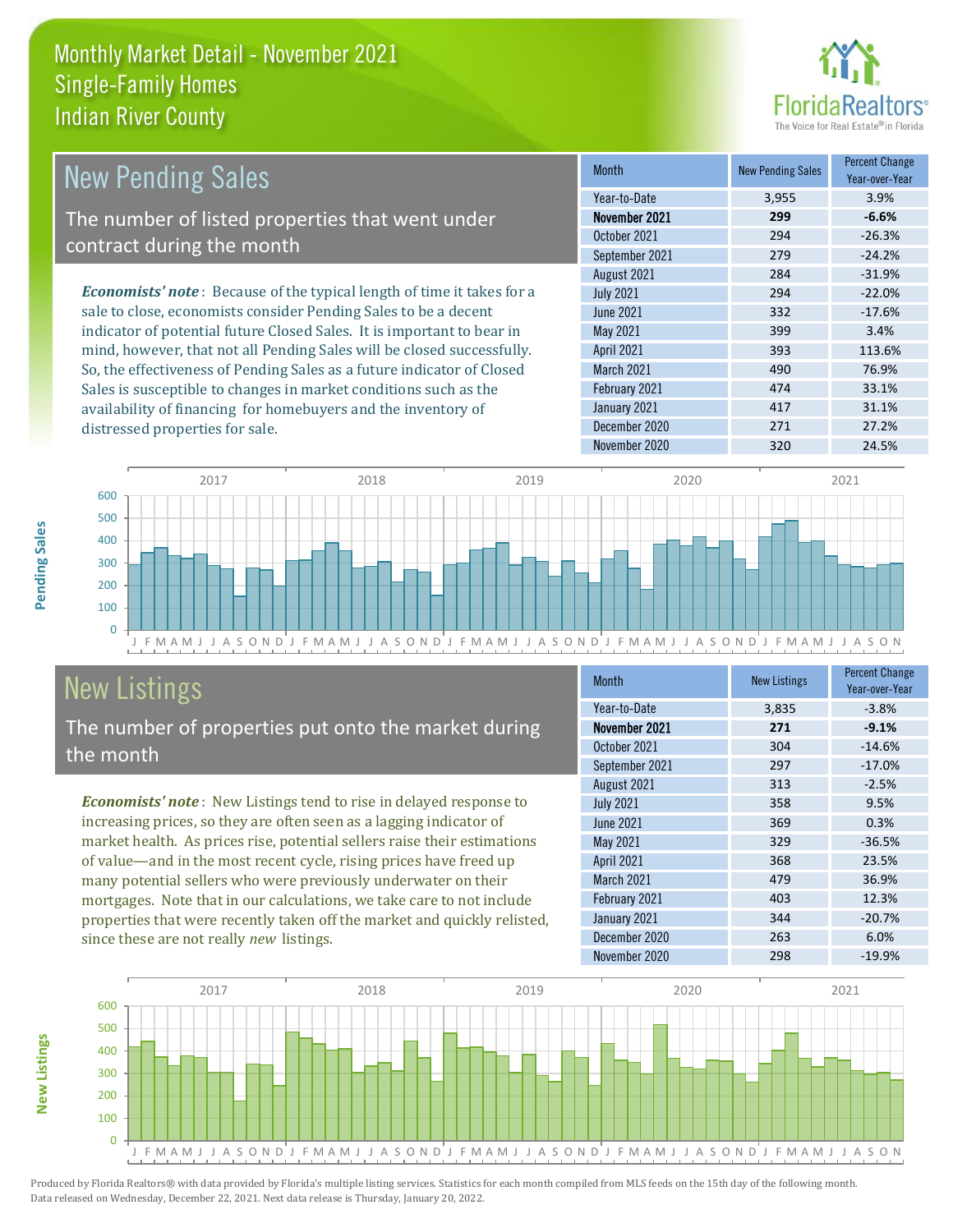

# Inventory (Active Listings)

The number of property listings active at the end of the month

*Economists' note* : There are a number of ways to define and calculate Inventory. Our method is to simply count the number of active listings on the last day of the month, and hold this number to compare with the same month the following year. Inventory rises when New Listings are outpacing the number of listings that go off-market (regardless of whether they actually sell). Likewise, it falls when New Listings aren't keeping up with the rate at which homes are going off-market.

| <b>Month</b>             | Inventory | <b>Percent Change</b><br>Year-over-Year |
|--------------------------|-----------|-----------------------------------------|
| <b>YTD (Monthly Avg)</b> | 436       | $-61.9%$                                |
| November 2021            | 355       | $-51.6%$                                |
| October 2021             | 403       | $-47.9%$                                |
| September 2021           | 424       | $-49.8%$                                |
| August 2021              | 420       | $-52.5%$                                |
| <b>July 2021</b>         | 418       | $-60.3%$                                |
| <b>June 2021</b>         | 369       | $-67.9%$                                |
| May 2021                 | 335       | $-77.2%$                                |
| April 2021               | 413       | $-71.3%$                                |
| <b>March 2021</b>        | 489       | $-65.9%$                                |
| February 2021            | 545       | $-60.6%$                                |
| January 2021             | 619       | $-55.9%$                                |
| December 2020            | 692       | $-50.9%$                                |
| November 2020            | 733       | $-47.2%$                                |



# Months Supply of Inventory

An estimate of the number of months it will take to deplete the current Inventory given recent sales rates

*Economists' note* : MSI is a useful indicator of market conditions. The benchmark for a balanced market (favoring neither buyer nor seller) is 5.5 months of inventory. Anything higher is traditionally a buyers' market, and anything lower is a sellers' market. There is no single accepted way of calculating MSI. A common method is to divide current Inventory by the most recent month's Closed Sales count, but this count is a usually poor predictor of future Closed Sales due to seasonal cycles. To eliminate seasonal effects, we use the 12-month average of monthly Closed Sales instead.

| <b>Month</b>             | <b>Months Supply</b> | <b>Percent Change</b><br>Year-over-Year |
|--------------------------|----------------------|-----------------------------------------|
| <b>YTD (Monthly Avg)</b> | 1.3                  | $-69.0%$                                |
| November 2021            | 1.1                  | $-56.0%$                                |
| October 2021             | 1.2                  | $-55.6%$                                |
| September 2021           | 1.2                  | $-61.3%$                                |
| August 2021              | 1.2                  | $-63.6%$                                |
| <b>July 2021</b>         | 1.2                  | $-70.0%$                                |
| <b>June 2021</b>         | 1.1                  | $-75.0%$                                |
| May 2021                 | 1.0                  | $-81.8%$                                |
| April 2021               | 1.3                  | $-75.0%$                                |
| <b>March 2021</b>        | 1.6                  | $-68.6%$                                |
| February 2021            | 1.8                  | $-63.3%$                                |
| January 2021             | 2.1                  | $-58.0%$                                |
| December 2020            | 2.3                  | $-54.9%$                                |
| November 2020            | 2.5                  | $-50.0%$                                |

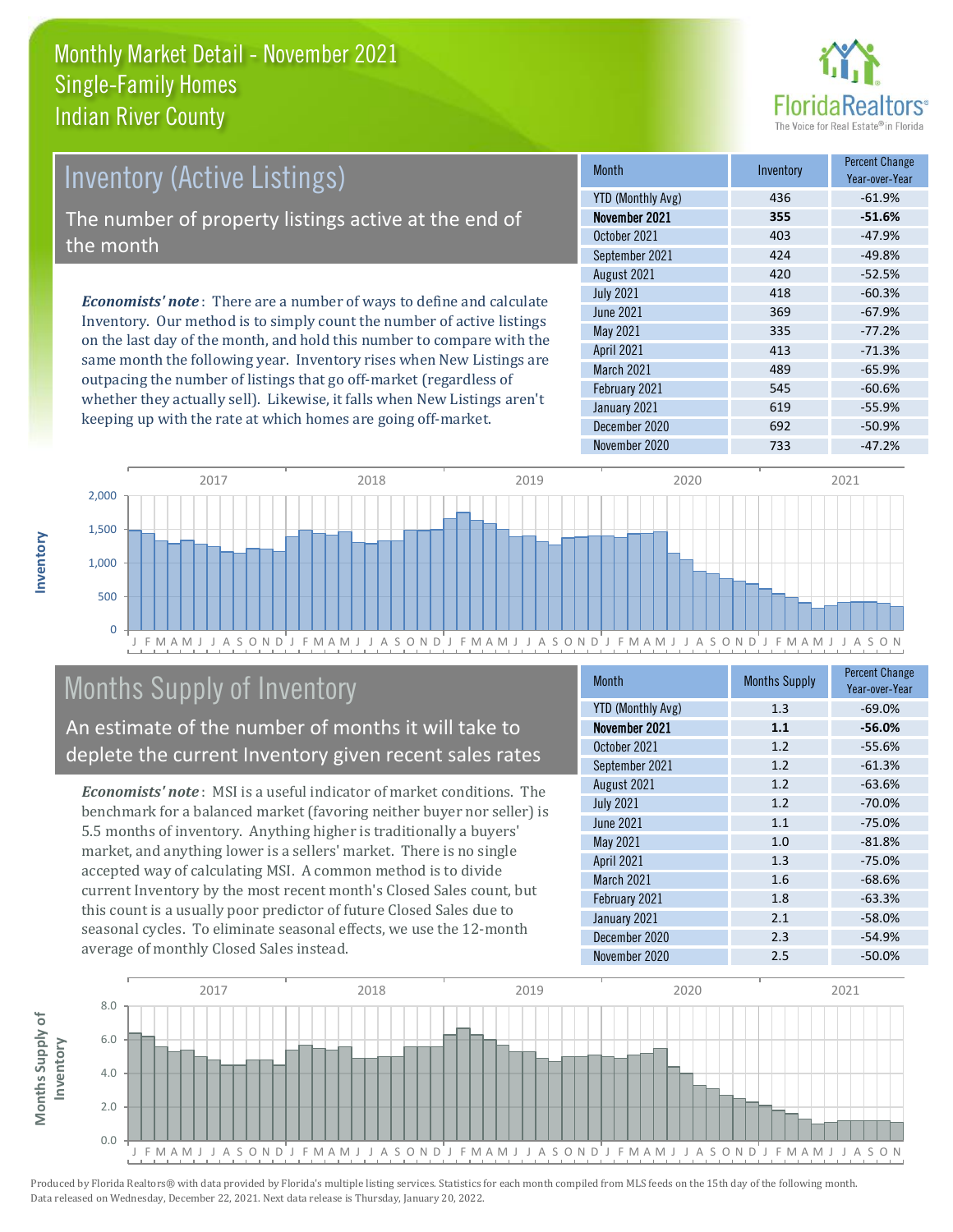

#### $$100,000 - $149,999$  9  $-43.8\%$ Sale Price Closed Sales Percent Change Year-over-Year Less than \$50,000 0 0 -100.0%  $$50,000 - $99,999$  1 0.0% \$150,000 - \$199,999 19 -61.2% \$200,000 - \$249,999 35 -37.5%  $$400,000 - $599,999$  46 -9.8% \$600,000 - \$999,999 21 50.0% *Economists' note:* Closed Sales are one of the simplest—yet most important—indicators for the residential real estate market. When comparing Closed Sales across markets of different sizes, we recommend comparing the percent changes in sales rather than the number of sales. Closed Sales (and many other market metrics) are affected by seasonal cycles, so actual trends are more accurately represented by year-over-year changes (i.e. comparing a month's sales to the amount of sales in the same month in the previous year), rather than changes from one month to the next. \$1,000,000 or more 27 28.6%  $$250,000 - $299,999$  44 -6.4% \$300,000 - \$399,999 72 16.1% 70 80 November 2020 November 2021 60 70 80 Closed Sales by Sale Price The number of sales transactions which closed during the month



### Median Time to Contract by Sale Price The median number of days between the listing date and contract date for all Closed Sales during the month

*Economists' note* : Like Time to Sale, Time to Contract is a measure of the length of the home selling process calculated for sales which closed during the month. The difference is that Time to Contract measures the number of days between the initial listing of a property and the signing of the contract which eventually led to the closing of the sale. When the gap between Median Time to Contract and Median Time to Sale grows, it is usually a sign of longer closing times and/or declining numbers of cash sales.

| Sale Price            | <b>Median Time to</b><br>Contract | <b>Percent Change</b><br>Year-over-Year |
|-----------------------|-----------------------------------|-----------------------------------------|
| Less than \$50,000    | (No Sales)                        | N/A                                     |
| $$50,000 - $99,999$   | 56 Days                           | 1020.0%                                 |
| $$100,000 - $149,999$ | 11 Days                           | 37.5%                                   |
| \$150,000 - \$199,999 | 29 Days                           | 20.8%                                   |
| \$200,000 - \$249,999 | 17 Days                           | $-39.3%$                                |
| \$250,000 - \$299,999 | 21 Days                           | 23.5%                                   |
| \$300,000 - \$399,999 | 13 Days                           | $-31.6%$                                |
| \$400,000 - \$599,999 | 19 Days                           | $-50.0%$                                |
| \$600,000 - \$999,999 | 24 Days                           | $-86.4%$                                |
| \$1,000,000 or more   | 94 Days                           | $-32.4%$                                |



Produced by Florida Realtors® with data provided by Florida's multiple listing services. Statistics for each month compiled from MLS feeds on the 15th day of the following month. Data released on Wednesday, December 22, 2021. Next data release is Thursday, January 20, 2022.

**Median Time to Contract**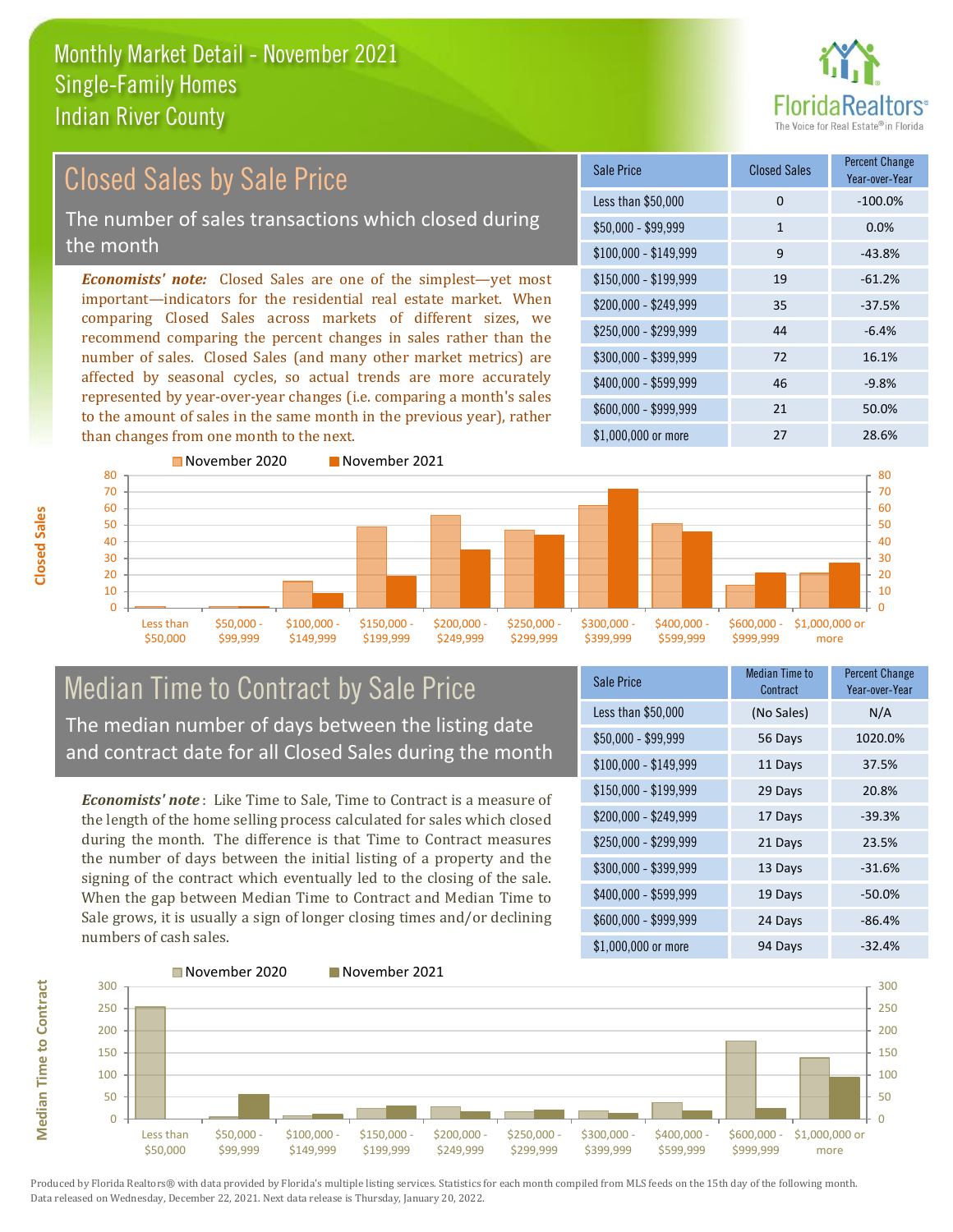

# New Listings by Initial Listing Price The number of properties put onto the market during

the month

*Economists' note:* New Listings tend to rise in delayed response to increasing prices, so they are often seen as a lagging indicator of market health. As prices rise, potential sellers raise their estimations of value—and in the most recent cycle, rising prices have freed up many potential sellers who were previously underwater on their mortgages. Note that in our calculations, we take care to not include properties that were recently taken off the market and quickly relisted, since these are not really *new* listings.

| <b>Initial Listing Price</b> | New Listings | <b>Percent Change</b><br>Year-over-Year |
|------------------------------|--------------|-----------------------------------------|
| Less than \$50,000           | 0            | N/A                                     |
| $$50,000 - $99,999$          | 1            | N/A                                     |
| $$100,000 - $149,999$        | 5            | 0.0%                                    |
| $$150,000 - $199,999$        | 15           | $-64.3%$                                |
| \$200,000 - \$249,999        | 39           | $-18.8%$                                |
| \$250,000 - \$299,999        | 36           | $-35.7%$                                |
| \$300,000 - \$399,999        | 75           | 10.3%                                   |
| \$400,000 - \$599,999        | 51           | 30.8%                                   |
| \$600,000 - \$999,999        | 19           | $-24.0%$                                |
| \$1,000,000 or more          | 30           | 100.0%                                  |



#### Inventory by Current Listing Price The number of property listings active at the end of the month

*Economists' note* : There are a number of ways to define and calculate Inventory. Our method is to simply count the number of active listings on the last day of the month, and hold this number to compare with the same month the following year. Inventory rises when New Listings are outpacing the number of listings that go off-market (regardless of whether they actually sell). Likewise, it falls when New Listings aren't keeping up with the rate at which homes are going off-market.

| <b>Current Listing Price</b> | Inventory     | <b>Percent Change</b><br>Year-over-Year |
|------------------------------|---------------|-----------------------------------------|
| Less than \$50,000           | $\mathcal{P}$ | 100.0%                                  |
| $$50,000 - $99,999$          | 2             | 0.0%                                    |
| $$100,000 - $149,999$        | 5             | $-64.3%$                                |
| $$150,000 - $199,999$        | 18            | $-65.4%$                                |
| \$200,000 - \$249,999        | 21            | $-68.2%$                                |
| \$250,000 - \$299,999        | 33            | $-68.0%$                                |
| \$300,000 - \$399,999        | 79            | $-44.0%$                                |
| \$400,000 - \$599,999        | 60            | $-32.6%$                                |
| \$600,000 - \$999,999        | 48            | $-49.5%$                                |
| \$1,000,000 or more          | 87            | $-48.8%$                                |



Produced by Florida Realtors® with data provided by Florida's multiple listing services. Statistics for each month compiled from MLS feeds on the 15th day of the following month. Data released on Wednesday, December 22, 2021. Next data release is Thursday, January 20, 2022.

**Inventory**